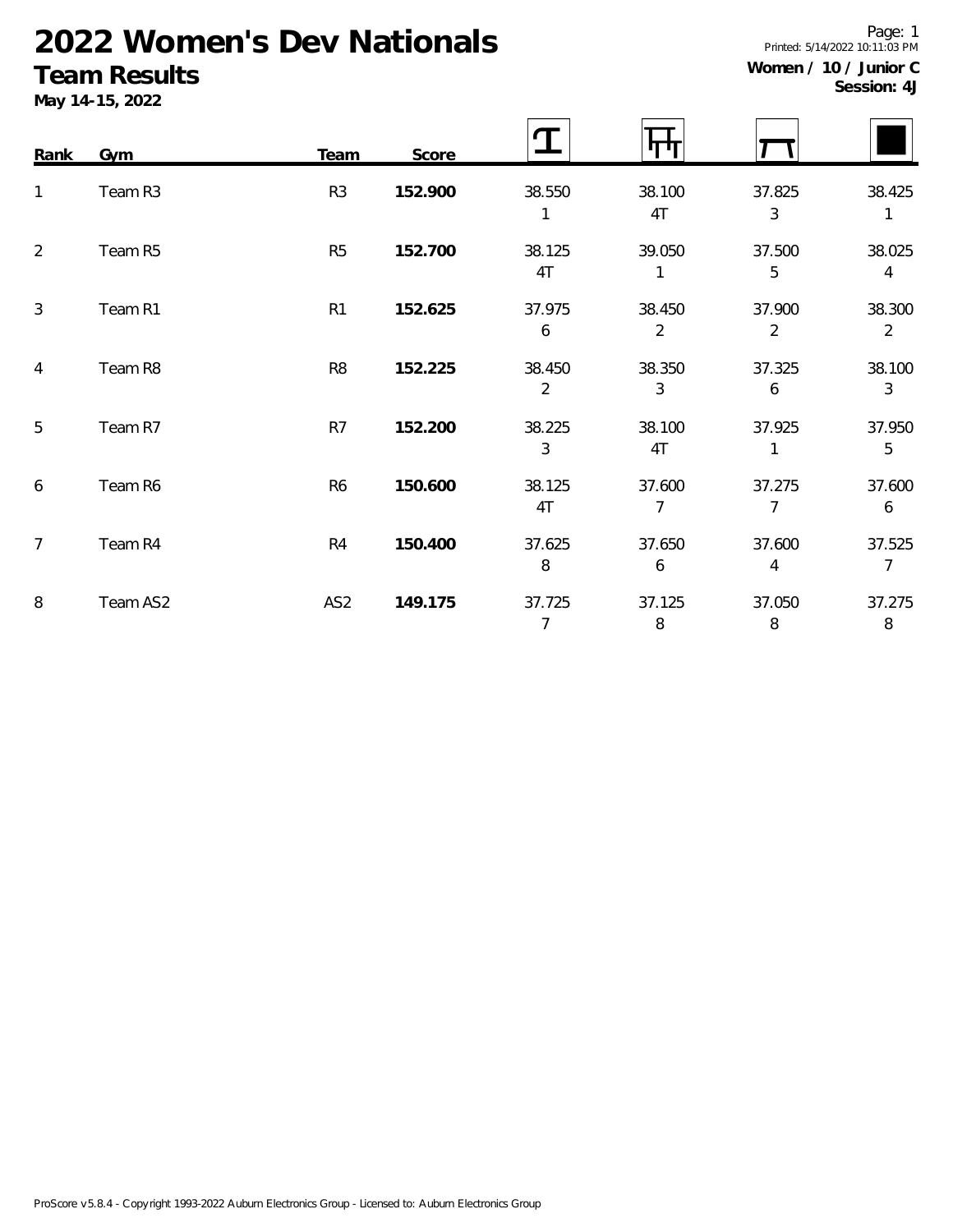### **2022 Women's Dev Nationals Meet Results**

**May 14-15, 2022**

Judge's Signatures Page: 1 Printed: 5/14/2022 10:11:09 PM **Women / 10 / Junior C Session: 4J**

|     | Gym |                                                    |                       | 'I 'I '             | 1                   |                       |                          |
|-----|-----|----------------------------------------------------|-----------------------|---------------------|---------------------|-----------------------|--------------------------|
|     | 134 | Nina Ballou<br>Amer Twisters FL                    | 9.725<br>2            | 9.725<br>4T         | 9.525<br>4T         | 9.825<br>$\mathbf{1}$ | 38.800<br>$\mathbf{1}$   |
| 2   | 529 | Kamila Pawlak<br>Metroplex TX                      | 9.675<br>5T           | 9.600<br>14T        | 9.575<br>1T         | 9.700<br>2            | 38.550<br>2              |
| 3   | 113 | <b>Blakely Roten</b><br><b>Aerial Athletics TX</b> | 9.625<br>9T           | 9.625<br>11T        | 9.450<br>12         | 9.600<br>4T           | 38.300<br>3              |
| 4   | 446 | Sophia Diaz<br>Hill's Gym MD                       | 9.625<br>9T           | 9.575<br>16T        | 9.550<br>3          | 9.525<br>11T          | 38.275<br>$\overline{4}$ |
| 5   | 476 | <b>Bailey Stroud</b><br>Jaycie Phelps IN           | 9.500<br>18T          | 9.850<br>1T         | 9.325<br>21T        | 9.550<br>6T           | 38.225<br>5              |
| 6   | 615 | Isabel Biro<br>Queen City OH                       | 9.500<br>18T          | 9.625<br>11T        | 9.425<br>13T        | 9.500<br><b>14T</b>   | 38.050<br>6              |
| 7T  | 679 | Elyse Wenner<br>Stallone Gym PA                    | 9.750<br>$\mathbf{1}$ | 9.200<br>37         | 9.575<br>1T         | 9.500<br>14T          | 38.025<br>7T             |
| 7T  | 165 | Isabelle Futch<br>Ascend Gym WA                    | 9.700<br>3T           | 9.550<br><b>18T</b> | 9.300<br>23T        | 9.475<br>21T          | 38.025<br>7T             |
| 9   | 642 | Genesis PeBenito<br>Salcianu Elite NV              | 9.275<br>35T          | 9.650<br>9T         | 9.500<br>8T         | 9.550<br>6T           | 37.975<br>9              |
| 10  | 535 | Jazlynn Chism<br>Midwest Elite IL                  | 9.625<br>9T           | 9.725<br>4T         | 9.300<br>23T        | 9.300<br>37           | 37.950<br>10             |
| 11  | 121 | Sasha Fujisaka<br>Airborne CA                      | 9.425<br>26T          | 9.600<br>14T        | 9.350<br><b>19T</b> | 9.550<br>6T           | 37.925<br>11             |
| 12  | 219 | Ava Cash<br>Bull City Gym NC                       | 9.550<br>15T          | 9.850<br>1T         | 9.275<br>29T        | 9.200<br>41T          | 37.875<br>12             |
| 13T | 259 | Katherine Shackelford<br>Cincinnati OH             | 9.425<br>26T          | 9.750<br>3          | 9.275<br>29T        | 9.400<br>24T          | 37.850<br>13T            |
| 13T | 354 | Delanie Kelly<br>Flips Gym IL                      | 9.500<br>18T          | 9.725<br>4T         | 9.300<br>23T        | 9.325<br>36           | 37.850<br>13T            |
| 13T | 484 | Kai Mattei<br>LI Elite NY                          | 9.575<br>14           | 9.275<br>30T        | 9.500<br>8T         | 9.500<br><b>14T</b>   | 37.850<br>13T            |
| 16  | 456 | Gabrielle Gauger<br>IK Gym IL                      | 9.275<br>35T          | 9.650<br>9T         | 9.350<br>19T        | 9.500<br><b>14T</b>   | 37.775<br>16             |
| 17  | 572 | Ava Jackson<br>Olympus Gym UT                      | 9.475<br>24           | 9.100<br>39         | 9.525<br>4T         | 9.650<br>3            | 37.750<br>17             |
| 18  | 522 | Baylie Belman<br>Metroplex TX                      | 9.375<br>30           | 9.250<br>33T        | 9.500<br>8T         | 9.600<br>4T           | 37.725<br>18             |
| 19  | 625 | Zoe Lain<br><b>Revolution MN</b>                   | 9.525<br>17           | 9.525<br>20T        | 9.250<br>35T        | 9.400<br>24T          | 37.700<br>19             |
| 20  | 106 | Addisyn Hofseth<br><b>AIM Athletics TX</b>         | 9.650<br>7T           | 9.275<br>30T        | 9.275<br>29T        | 9.450<br>23           | 37.650<br>20             |
| 21  | 405 | Maeya Sagna<br>Gotham Gym NY                       | 9.275<br>35T          | 9.700<br>7          | 9.500<br>8T         | 9.150<br>45T          | 37.625<br>21             |
| 22  | 759 | Rebekah Smith<br>World Champions TX                | 9.600<br>13           | 9.475<br>22         | 9.250<br>35T        | 9.275<br>38T          | 37.600<br>22             |
| 23  | 124 | Terra Rutter<br>Airborne CA                        | 9.200<br>44T          | 9.675<br>8          | 9.275<br>29T        | 9.400<br>24T          | 37.550<br>23             |
| 24  | 507 | Abril Toscanini<br>Legacy Gym FL                   | 9.275<br>35T          | 9.350<br>25T        | 9.250<br>35T        | 9.500<br>14T          | 37.375<br>24             |

**Num Name Rank AA**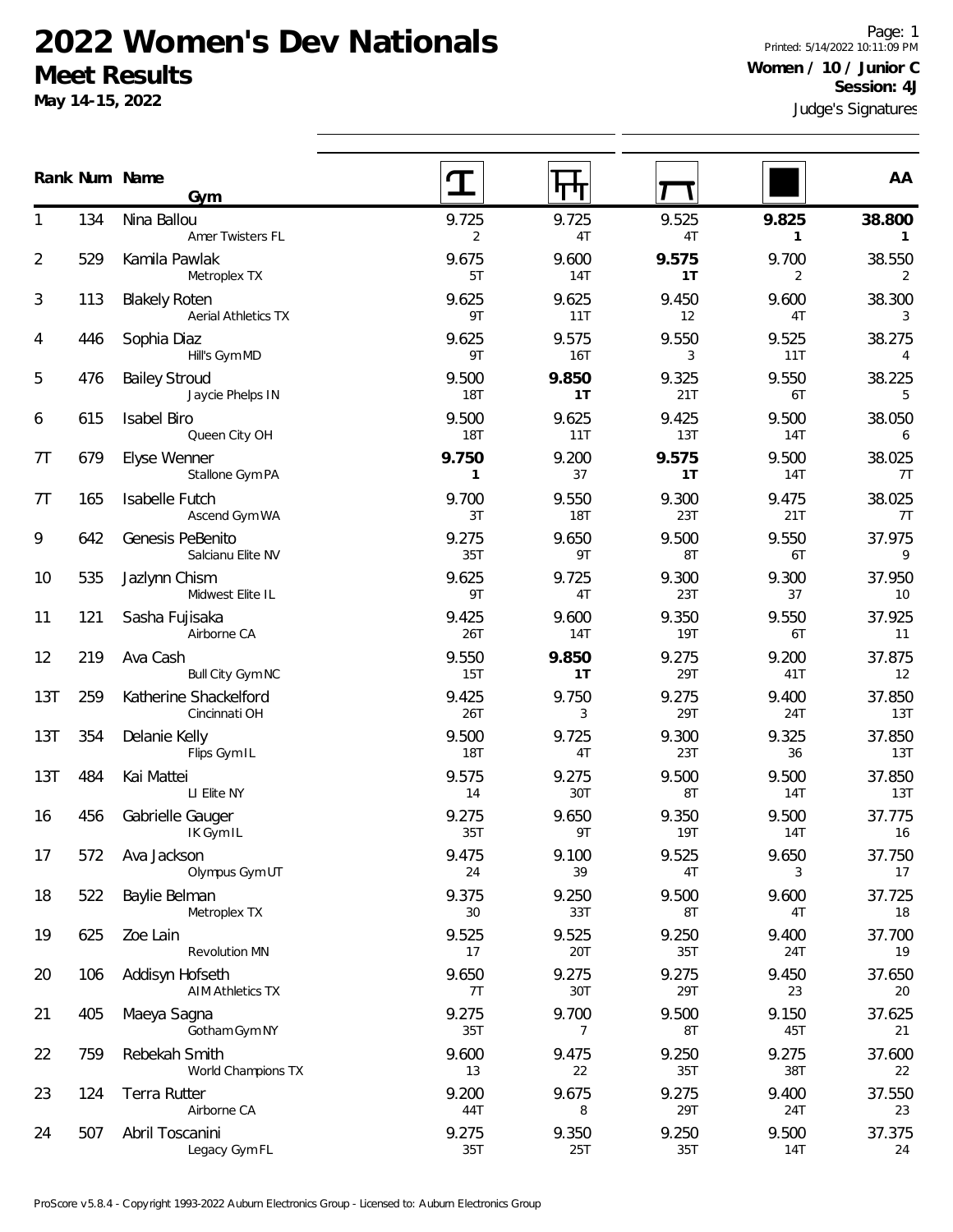## **2022 Women's Dev Nationals Meet Results**

**May 14-15, 2022**

Page: 2 Printed: 5/14/2022 10:11:09 PM **Women / 10 / Junior C Session: 4J**

|     |     | Rank Num Name<br>Gym                       |                |                     |              |              | AA            |
|-----|-----|--------------------------------------------|----------------|---------------------|--------------|--------------|---------------|
| 25T | 119 | Kendra Chang<br>Airborne CA                | 9.625<br>9T    | 8.900<br>43T        | 9.325<br>21T | 9.500<br>14T | 37.350<br>25T |
| 25T | 340 | Kylee Bromley<br>First State DE            | 9.300<br>32T   | 9.550<br><b>18T</b> | 9.400<br>15T | 9.100<br>48T | 37.350<br>25T |
| 27  | 371 | Karys Griffin<br><b>GAGE MO</b>            | 9.650<br>7T    | 9.575<br>16T        | 9.400<br>15T | 8.700<br>53  | 37.325<br>27  |
| 28  | 578 | Hayli Westerlind<br>Olympus Gym UT         | 9.450<br>25    | 8.800<br>46T        | 9.525<br>4T  | 9.500<br>14T | 37.275<br>28  |
| 29  | 678 | Avery Friend<br>Stacey's MO                | 9.250<br>39T   | 9.075<br>40T        | 9.525<br>4T  | 9.375<br>31T | 37.225<br>29  |
| 30T | 611 | <b>McKenzie Matters</b><br>Prestige Gym PA | 9.250<br>39T   | 9.350<br>25T        | 9.050<br>44  | 9.525<br>11T | 37.175<br>30T |
| 30T | 455 | Azia Hawkins<br>IGM Gym MN                 | 9.200<br>44T   | 9.300<br>29         | 9.425<br>13T | 9.250<br>40  | 37.175<br>30T |
| 30T | 161 | Kayla Bender<br>Artistic Sports PA         | 9.350<br>31    | 9.250<br>33T        | 9.400<br>15T | 9.175<br>44  | 37.175<br>30T |
| 33T | 663 | Railey Bennett<br>Sonshine Gym NC          | 9.500<br>18T   | 9.425<br>23         | 8.900<br>46  | 9.200<br>41T | 37.025<br>33T |
| 33T | 290 | Lexi Caffall<br>Desert Devils AZ           | 9.300<br>32T   | 9.075<br>40T        | 9.250<br>35T | 9.400<br>24T | 37.025<br>33T |
| 35T | 275 | Safia Elmammann<br>Connecticut Gym         | 9.550<br>15T   | 9.350<br>25T        | 8.650<br>49  | 9.400<br>24T | 36.950<br>35T |
| 35T | 280 | <b>Lily Tisdale</b><br>Crenshaw TX         | 9.050<br>52    | 9.400<br>24         | 9.300<br>23T | 9.200<br>41T | 36.950<br>35T |
| 37T | 425 | Kimarra Echols<br>Gymcats Gym NV           | 9.425<br>26T   | 9.525<br>20T        | 8.375<br>51T | 9.550<br>6T  | 36.875<br>37T |
| 37T | 282 | Korynne Marquart<br>Cypress Acad TX        | 9.400<br>29    | 8.650<br>49         | 9.300<br>23T | 9.525<br>11T | 36.875<br>37T |
| 39  | 606 | Elena Brian<br>Precision CA                | 9.500<br>18T   | 9.000<br>42         | 9.200<br>41  | 9.100<br>48T | 36.800<br>39  |
| 40  | 262 | Peyton Nock<br>Classic Gym MN              | 9.200<br>44T   | 8.875<br>45         | 9.250<br>35T | 9.375<br>31T | 36.700<br>40  |
| 41T | 376 | Kennedy Fisher<br>Galaxy Gym NY            | 9.300<br>32T   | 8.800<br>46T        | 9.000<br>45  | 9.550<br>6T  | 36.650<br>41T |
| 41T | 796 | Shae Magley<br><b>Black Hawk IA</b>        | 9.150<br>50    | 8.900<br>43T        | 9.225<br>40  | 9.375<br>31T | 36.650<br>41T |
| 43  | 260 | Monet Garscia<br>Classic Gym MN            | 8.925<br>53    | 9.250<br>33T        | 9.075<br>43  | 9.350<br>35  | 36.600<br>43  |
| 44  | 777 | Merideth Brandt<br>Yellow Jacket MA        | 9.700<br>3T    | 8.125<br>53         | 9.275<br>29T | 9.150<br>45T | 36.250<br>44  |
| 45T | 256 | Haley Mendoza<br>Cincinnati OH             | 9.225<br>$41*$ | 8.100<br>54         | 9.400<br>15T | 9.475<br>21T | 36.200<br>45T |
| 45T | 724 | Sydney Mullen<br>Virginia Intl             | 9.225<br>$41*$ | 9.250<br>33T        | 8.325<br>53  | 9.400<br>24T | 36.200<br>45T |
| 45T | 381 | Elle Bragga<br>Georgia Elite               | 8.450<br>56    | 9.175<br>38         | 9.300<br>23T | 9.275<br>38T | 36.200<br>45T |
| 48  | 117 | Simona Jokulis<br>Aiken SC                 | 9.225<br>41T   | 9.325<br>28         | 8.500<br>50  | 9.025<br>50  | 36.075<br>48  |